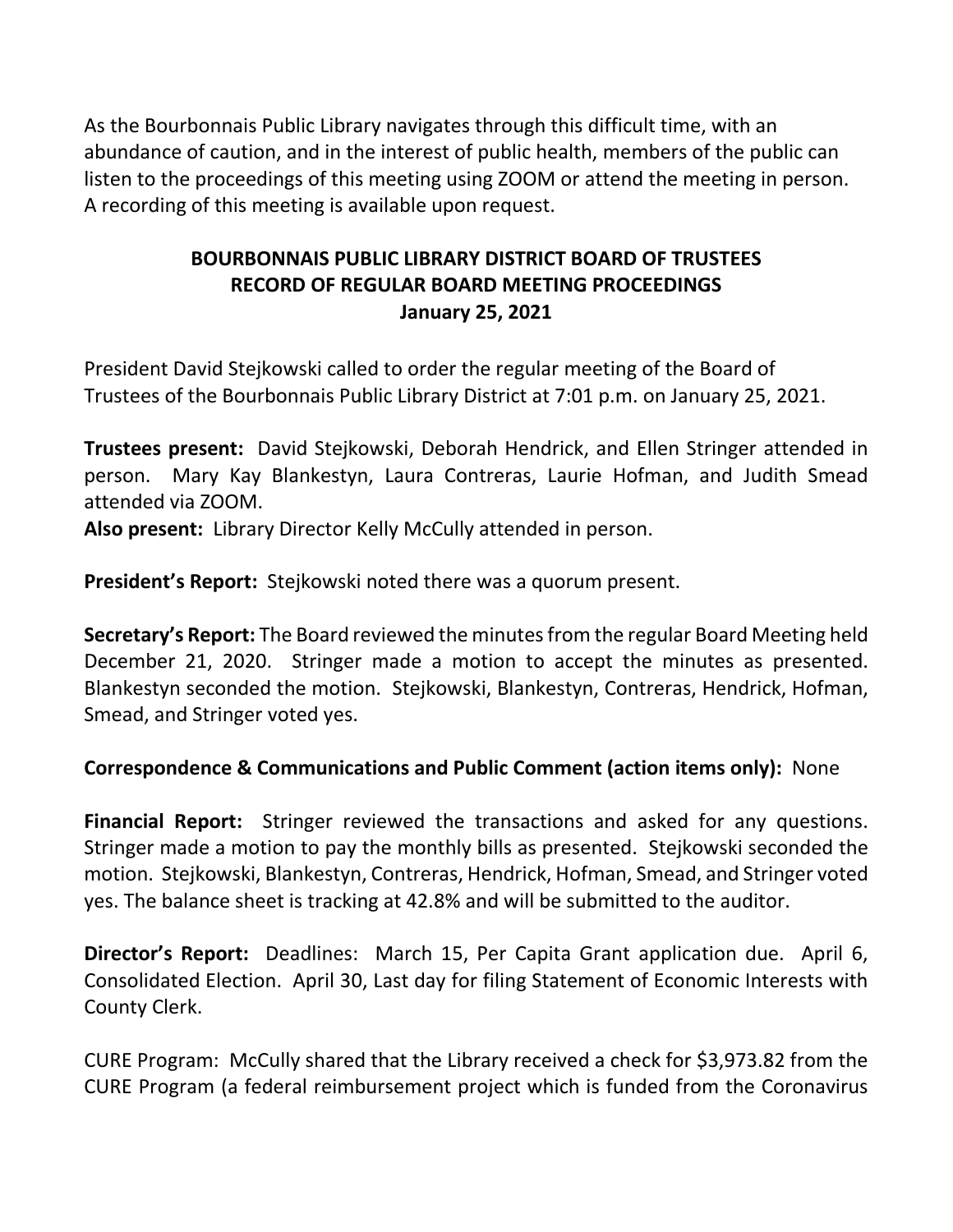Relief Fund). This money was reimbursement for supplies and materials purchased during the COVID-19 pandemic including PPE, plexiglass, and curbside signage materials.

Marketing: There are currently 1,443 people on the library email list. The Library has 2,276 followers on Facebook and 742 followers on Instagram (a bar graph was included showing marketing stats).

New Logo: The Marketing Team will be phasing in the new library logo throughout February. Look for updates to the library's website, social media platforms, virtual programming, digital signage, staff t-shirts, and BOOKbonnais materials displaying the new library branding. McCully included a logo style/color sheet for Board members.

**Adult Services:** The adult collections are areas of the Library where not being able to browse materials in person did have an impact in November and December during the library's phase of curbside services (a bar graph was included showing Circulation Statistics). McCully looks forward to seeing these circulation statistics increase as patrons can now browse the Adult Fiction shelves and face-out shelving in the New Fiction/Large Print/Non-Fiction Area.

The Winter Reading Challenge is using the virtual program, Read Squared, to track reader progress and to enter for the chance to win some great prizes. There are currently over 90 participants involved in this program that have read over 300 books to date. Patrons can visit the BPL Winter Reading webpage for further information.

**Youth Services:** The Youth Services Team will be offering virtual programs (via ZOOM) including a Winter Story Contest for kids and teens up to age 18, Big Kid Books Live for kids 3 and up January 11 through February 22, Sweetheart Games on February 9, and Winter Storytimes January 11 through February 23.

**Circulation Services:** Magna Point of Sale software was installed on three terminals at the Circulation and Information Desks. The project was approved by the Board in November 2019, but the vendor, TBS, ran into compatibility issues between the point of sale software and our patron record software. The issues have been resolved. The new software and registers were installed by TBS on December 30. The Library is finally able to retire the pen and paper record keeping system for fines and fees.

**Technical Services:** 222 new items were added to the collection.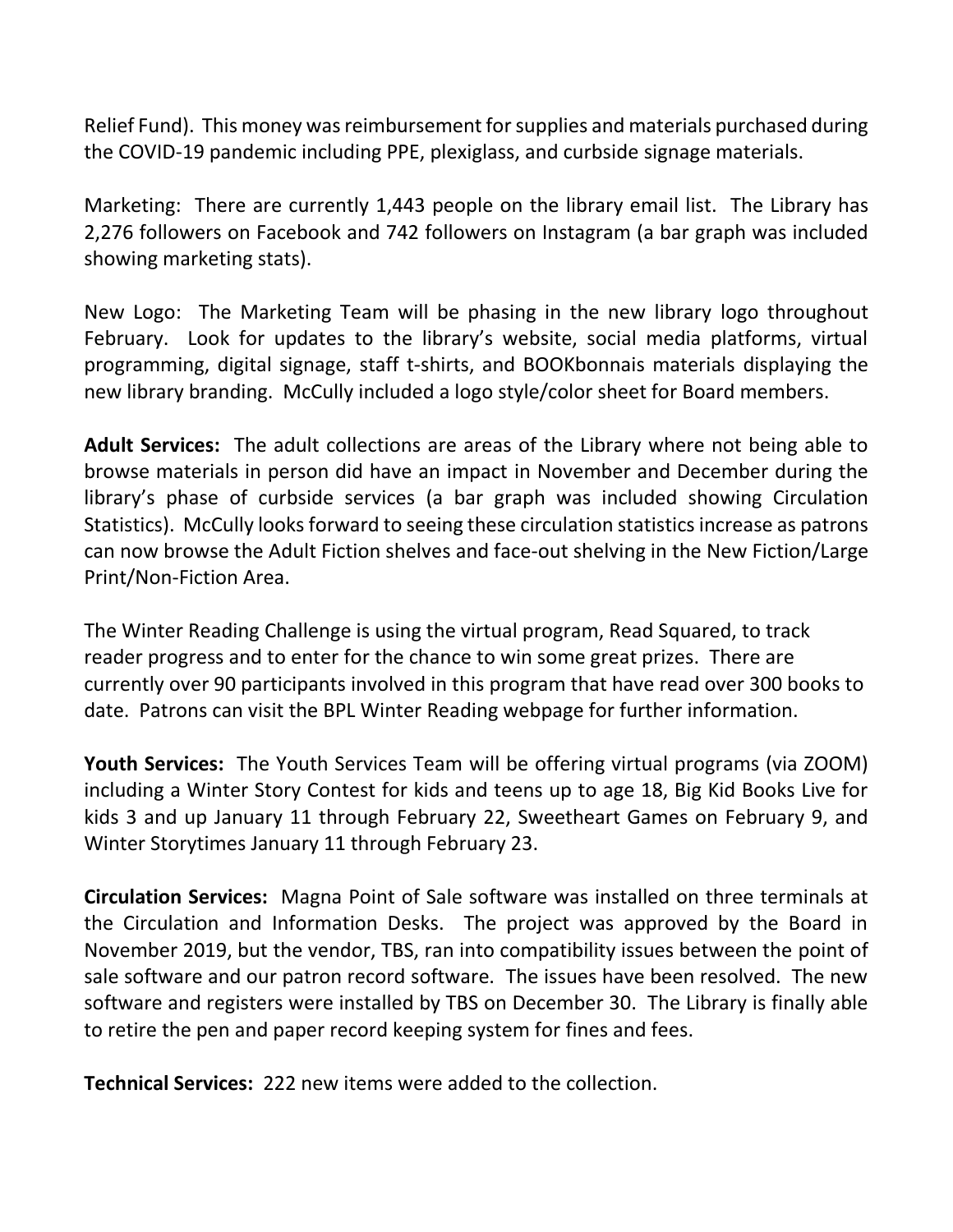**Building and Grounds:** Allers Aluminum Products, Inc. performed some gutter repairs to the north side of the building. These repairs will help with overall drainage and alleviate some of the ice build up during the winter months.

Digital Sign: The digital sign will be getting a new full-color face from Friendly Signs that includes the library's new logo.

**KALA:** McCully presented a talk on statistics and statistical analysis at the last Kankakee Area Library Association's virtual meeting on January 7. She shared information on what library statistics show, how to compile data, and how to use that data to share a library's story. The fiscal year infographic for BPL received a lot of compliments from other local librarians and library leaders.

#### **Committee Reports:**

**Personnel:** None. **Finance:** None. **Policy:** Set date to review *Trustees & Legal Requirement* policies.McCully will email Hendrick with possible dates for this meeting. **Building and Grounds:** None. **Long Range Planning:** None.

**Unfinished Business:** None

#### **New Business:**

Discuss & Approve Opening of New Midland Bank Account for Credit Card Transactions: McCully led a discussion concerning opening a separate account for credit card transactions. This would be a special purpose account with no additional fees. The advantage to this would be if the current account were to be compromised the entire account would not have to be shut down. Hofman made a motion to open a separate account at Midland Bank for credit card transactions. Smead seconded the motion. Stejkowski, Blankestyn, Contreras, Hendrick, Hofman, Smead, and Stringer voted yes.

Discuss License Plate Renewal Stricker Services: McCully led a discussion and the Board reviewed a handout outlining information concerning the library's responsibilities for